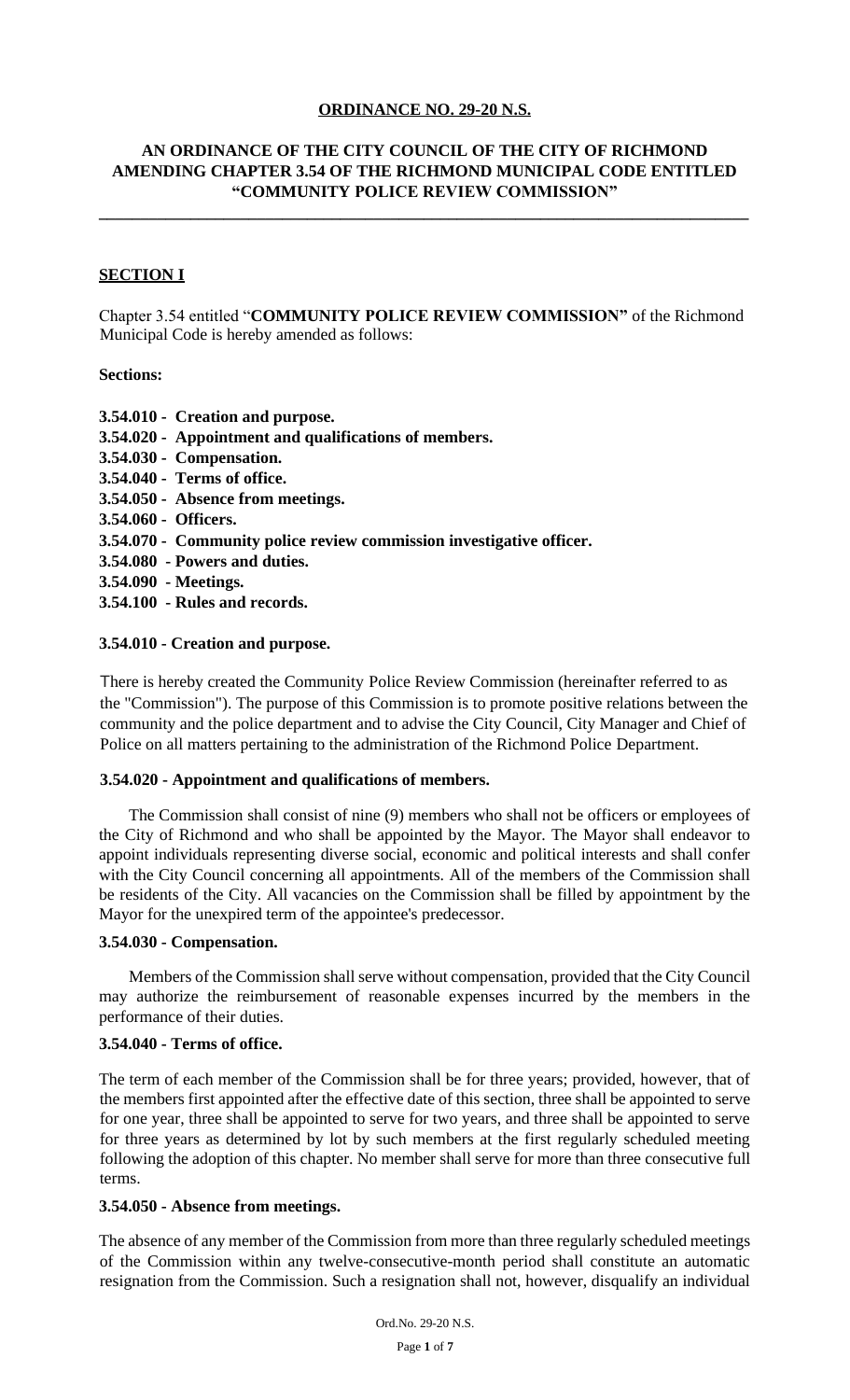the Commission who will provide administrative support including, but not limited to, recording and publishing minutes for Commission meetings.

## **3.54.070 - Community police review commission investigative officer.**

The City Council shall appoint an Investigative Officer who shall serve as the Community Police Review Commission Investigative Officer (hereinafter referred to as "Investigative Officer"). The Investigative Officer assists the Commission in performing its duties. The Investigative Officer shall, in accordance with this chapter, conduct investigations of complaints from members of the public alleging: the use of unreasonable force, discrimination, sexual harassment, and/or sexual assault by on-duty Richmond Police Officer(s). The Investigative Officer shall also conduct investigations of all incidents involving the discharge of a firearm at a person by a Richmond Police Officer, and/or when death or serious bodily injury results from direct police action, as set forth below. The Investigative Officer shall periodically review "use of force" reports or other pertinent documents maintained by, or available to, the Chief of Police to determine whether death or serious bodily injury has been caused by direct police action. The amendments to this section are meant to be applied prospectively. No investigations shall be commenced on any incidents that occurred prior to the effective date of this amended ordinance. The Investigative Officer shall conduct all such investigations in a fair, objective, impartial and ethical manner, and shall comply with the Public Safety Officers Procedural Bill of Rights (Government Code Sections 3300, et seq.) in interviewing police officers. The Investigative Officer shall prepare a written report of each investigation that will constitute the public record. Said report shall comply with the provisions of Penal Code Sections 832.5 and 832.7 and Evidence Code Sections 1043 and 1046. After review by the Commission the public record of the investigation shall be posted on the public website for the Community Police Review Commission within thirty (30) days.

(a)(1)"Serious bodily injury" is defined as requiring immediate hospitalization for a minimum period of 72 consecutive hours.

(a)(2)"Discrimination" is defined as differential treatment on the basis of race, religious creed, color, national origin, ancestry, physical disability, medical condition, mental disability, marital status, sex (including pregnancy, childbirth and related medical conditions), sexual orientation, gender identity, age, veteran status, or any other characteristic protected by federal state or local laws.

(a)(3) :Sexual Harassment" is defined as harassment of a sexual nature and includes, but is not limited to: unwelcome conduct of a sexual nature, including sexual advances or flirtation; touching of a sexual nature; derogatory comments based on gender or gender identity; and verbal abuse of a sexual nature including sexual jokes, questions or commentary.

(a)(4)"Sexual Assault" is defined as the commission or attempted initiation of a sexual act with a member of the public by means of force, threat, coercion, extortion, offer of leniency or other official favor, or under color of authority. For purposes of this definition, the propositioning for or commission of any sexual act while on duty is considered a sexual assault. As used in this subparagraph, "member of the public" means any person not employed by the Richmond Police Department and includes any participant in a cadet, explorer, or other youth program affiliated with the Richmond Police Department.

(a) Disclosure of investigations conducted by the Investigative Officer shall comply with California Penal Code Sections 832.5 and 832.7 and California Evidence Code Sections 1043 and 1046, as amended from time to time.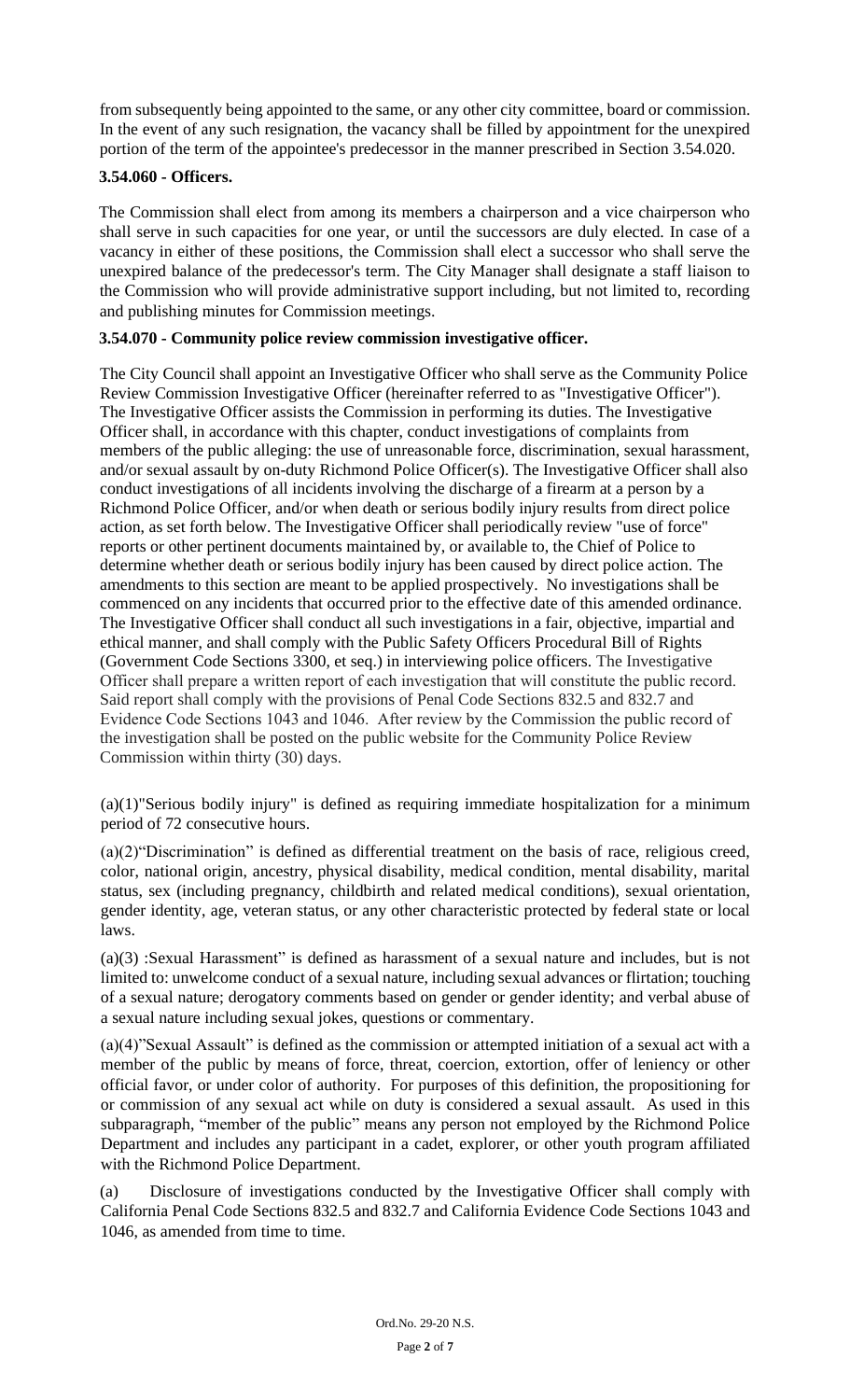If the Commission is dissatisfied with the City Manager's response, the Commission may submit its recommendations directly to the City Council for appropriate action.

The Chief of Police and the City Manager may extend for an additional thirty (30) days the time periods in which they are required to submit their responses to the Commission by giving the Commission written notice of such extension.

(b) Receive, investigate and hear complaints against Richmond Police Officers alleging the use of unreasonable force, discrimination, sexual harassment and/or sexual assault, as well as receive reports from the Investigative Officer on all incidents of "death or serious bodily injury", and/or all incidents of a discharge of a firearm at a person by a Richmond Police Officer. After an investigation is complete, the Commission shall submit recommendations to the City Manager and Chief of Police in accordance with the following guidelines:

- (1) All complaints filed with the Commission must be in writing on forms supplied by the Commission and shall be signed by the complainant.
- (2) A copy of each complaint filed with the Commission shall immediately be forwarded to the members of the Commission, the Investigative Officer and the Chief of Police.
- (3) No complaint shall be accepted, investigated, or heard if it is not filed with the Commission within one hundred and twenty (120) days of the alleged misconduct by the Richmond Police Officer unless the complainant establishes to the Commission's satisfaction that the failure to file the complaint within the required time limit was due to mistake or excusable neglect.
- (4) The Investigative Officer shall investigate timely complaints as soon as possible. At the conclusion of the investigation, the Investigative Officer shall submit findings and recommendations, either orally or in writing, to the Commission.
- (5) Upon receipt of the Investigative Officer's report, the Commission may:
	- (a) Direct the Investigative Officer to investigate the complaint further;
	- (b) Forward the Commission's findings and recommendations concerning the complaint to the Chief of Police based upon the Investigative Officer's report; or
	- (c) Conduct a hearing on the complaint.
- (6) Complaints filed with the Commission and the investigations and investigative reports of the Investigative Officer and the Police Commission shall comply with California Penal Code Sections 832.5 and 832.7 and California Evidence Code Sections 1043 and 1046, as amended from time to time.
- (7) All hearings concerning police officer misconduct shall be held in closed session. At least ten (10) days' advance written notice of the date of the hearing shall be given to the complainant and the police officer involved.
- (8) To the extent permissible by the Richmond City Charter or any other laws, the Commission shall have the authority to subpoena witnesses to testify at the hearing concerning the complaint.
- (9) The complainant, police officers and all other witnesses shall be questioned by the Commission only, without cross-examination by police officers, citizen witnesses, the complainant, or their respective counsel.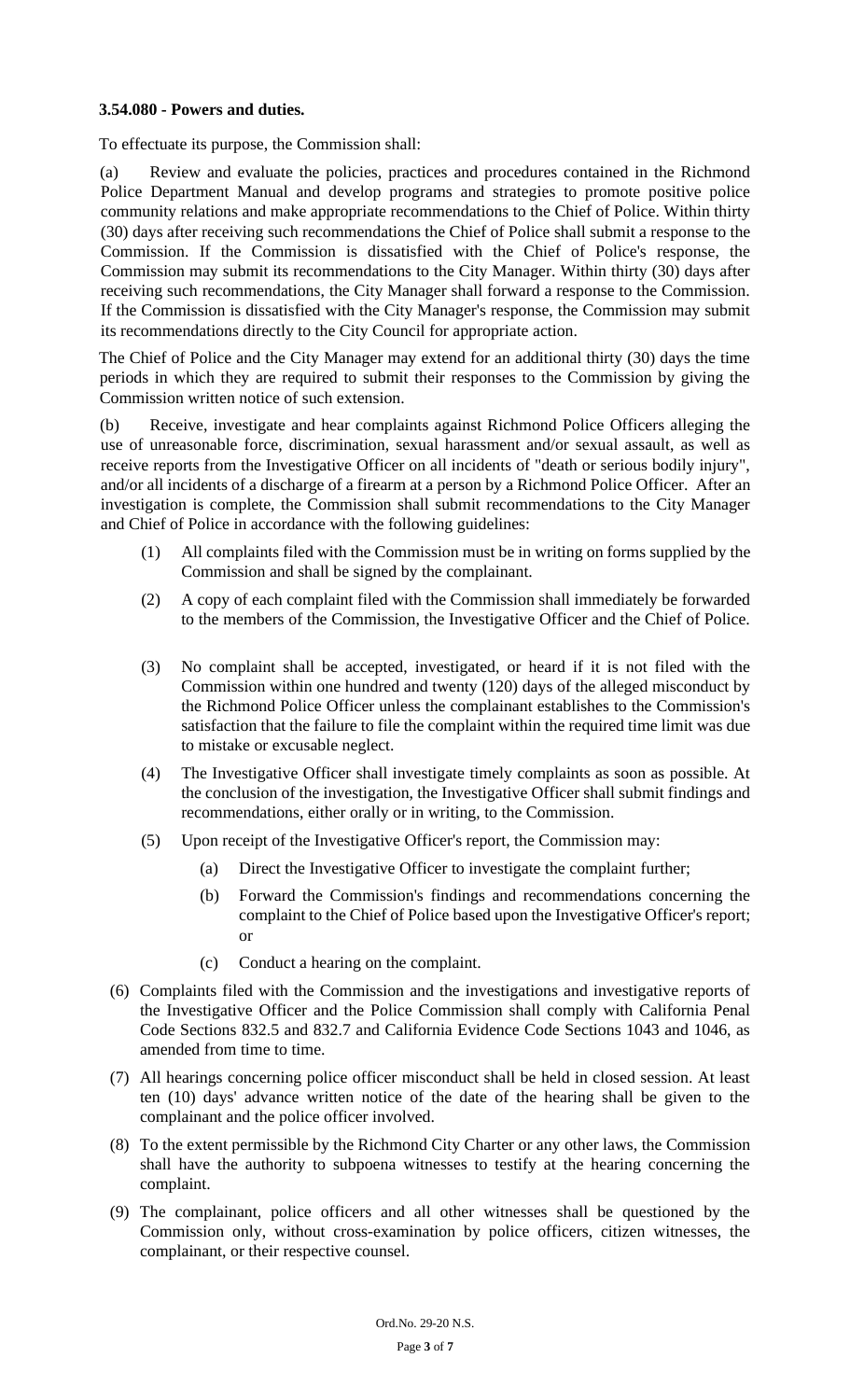- (13) If the Commission sustains a complaint, and if the Chief of Police agrees with the findings and recommendations of the Commission, the Chief of Police shall take appropriate action on the complaint consistent with the Commission's report and so inform the Commission. Within 30 days after receiving such findings and recommendations, the Chief of Police shall submit a written response to the Commission. Within 30 days after receiving such findings and recommendations, the Chief of Police shall also notify the complainant of the disposition (sustained, not sustained, exonerated, or unfounded) of the complaint.
- (14) If the Commission sustains a complaint, and if the Chief of Police disagrees with the Commission's findings and recommendations, the Chief of Police shall submit the Commission's determinations concerning the complaint and any other pertinent information to the City Manager within 30 days after receiving the Commission's findings and recommendations.
- (15) The City Manager shall review the findings and recommendations of the Commission along with the other information submitted by the Chief of Police. After said review, the City Manager shall prepare written conclusions concerning the documentation presented. The City Manager's written conclusions regarding the complaint shall be transmitted to the Commission, the Chief of Police, and the involved police officer within 30 days after receiving the information from the Chief of Police. The City Manager shall also notify the Complainant of the disposition (sustained, not sustained, exonerated or unfounded) of the complaint within 30 days after receiving the information from the Chief of Police.
- (16) The Chief of Police and the City Manager may extend for an additional thirty (30) days the time periods in which they are required to submit their responses to the Commission (or their notification to the complainant) by giving the Commission written notice of such extension.
- (17) All recommendations concerning proposed discipline of police officers made by the Commission or the Investigative Officer shall be kept confidential until after the City's disciplinary administrative process has been concluded.
- (c) Review appeals from the disposition by the Richmond Police Department of complaints against Richmond Police Officers not involving allegations of the use of unreasonable force or racially abusive behavior and submit recommendations to the City Manager and Chief of Police in accordance with the following guidelines:
	- (1) All appeals filed with the Commission shall be in writing signed by the appellant, shall state the specific grounds of the appeal, and must be filed with the Commission within ten (10) days of the date contained on the letter from the Chief of Police notifying the complainant of the disposition of the complaint.
	- (2) A copy of each appeal filed with the Commission shall immediately be forwarded to the Chief of Police.
	- (3) The Investigative Officer shall investigate timely appeals and transmit findings and recommendations, either orally or in writing, to the Commission.
	- (4) Upon receipt of the Investigative Officer's report, the Commission may either direct the Investigative Officer to investigate further or forward its findings and recommendations to the Chief of Police based solely upon the Investigative Officer's report.
	- (5) Appeals filed with the Commission and the investigations and investigative reports of the Investigative Officer and the Commission shall comply with California Penal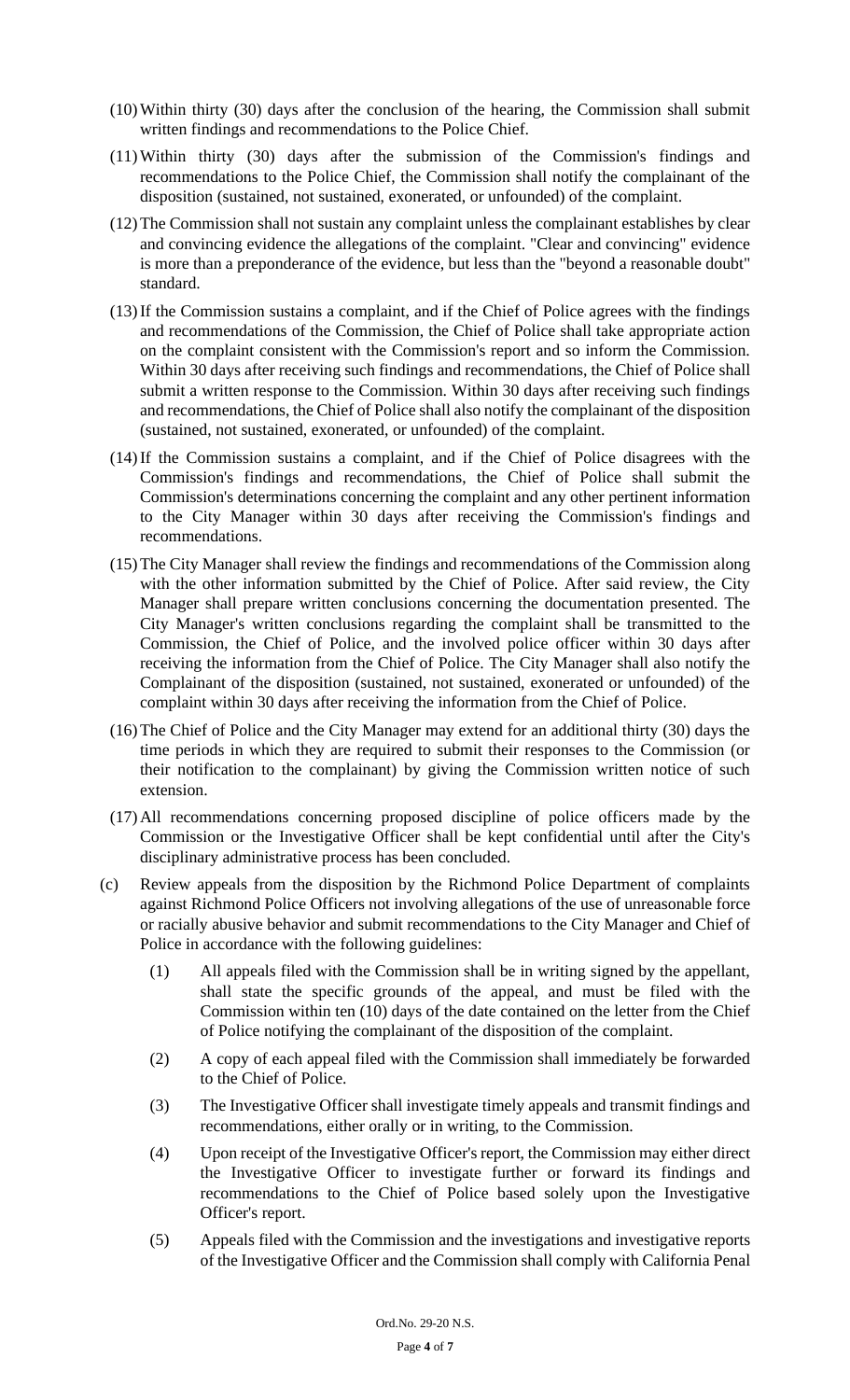reasonable doubt" standard.

- (8) If the Commission sustains an appeal, and if the Chief of Police agrees with the findings and recommendations by the Commission, the Chief of Police shall take appropriate action on the appeal consistent with the Commission's report and so inform the Commission. Within 30 days after receiving such findings and recommendations, the Chief of Police shall submit a written response to the Commission. Within 30 days after receiving such findings and recommendations, the Chief of Police shall also notify the complainant of the disposition (sustained, not sustained, exonerated, or unfounded) of the complaint and the appeal.
- (9) If the Commission sustains an appeal, and if the Chief of Police disagrees with the Commission's findings and recommendations, the Chief of Police shall forward the Commission's determinations and any other pertinent information to the City Manager within 30 days after receiving the Commission's findings and recommendations.
- (10) The City Manager shall review the findings and recommendations of the Commission along with the other information submitted by the Chief of Police. After said review, the City Manager shall prepare written conclusions concerning the documentation presented. The City Manager's conclusions concerning the appeal shall be transmitted to the Commission, the Chief of Police, the appellant and the involved police officer within 30 days after receiving the information from the Chief of Police. The City Manager shall also notify the Complainant of the disposition (sustained, not sustained, exonerated or unfounded) of the complaint and the appeal within 30 days after receiving the information from the Chief of Police.
- (11) The Chief of Police and the City Manager may extend for an additional thirty (30) days the time period in which they are required to submit their responses to the Commission (or their notification to the complainant) by giving the Commission written notice of such extension.
- (12) All recommendations concerning proposed discipline of police officers made by the Commission or the Investigative Officer shall be kept confidential until after the City's disciplinary administrative process has been concluded.
- (d) Perform such other duties as requested by the City Council.

# **3.54.090 - Meetings.**

(a) The Commission shall hold its first meeting within thirty days after all of its members have been appointed. At such meeting, the Commission shall fix the time and place of regularly scheduled meetings which shall not be less than once each month. All meetings of said Commission shall be open to the public. The Police Chief or his representative nominated by him shall attend all regular and special meetings of the Commission and shall advise the Commission on any matter before it, but shall not vote on any such matter.

(b) A quorum of the Commission necessary for the conduct of business shall consist of a majority of the number of Commissioner's currently appointed. In no event shall a quorum be less than three members of the Commission

# **3.54.100 - Rules and records.**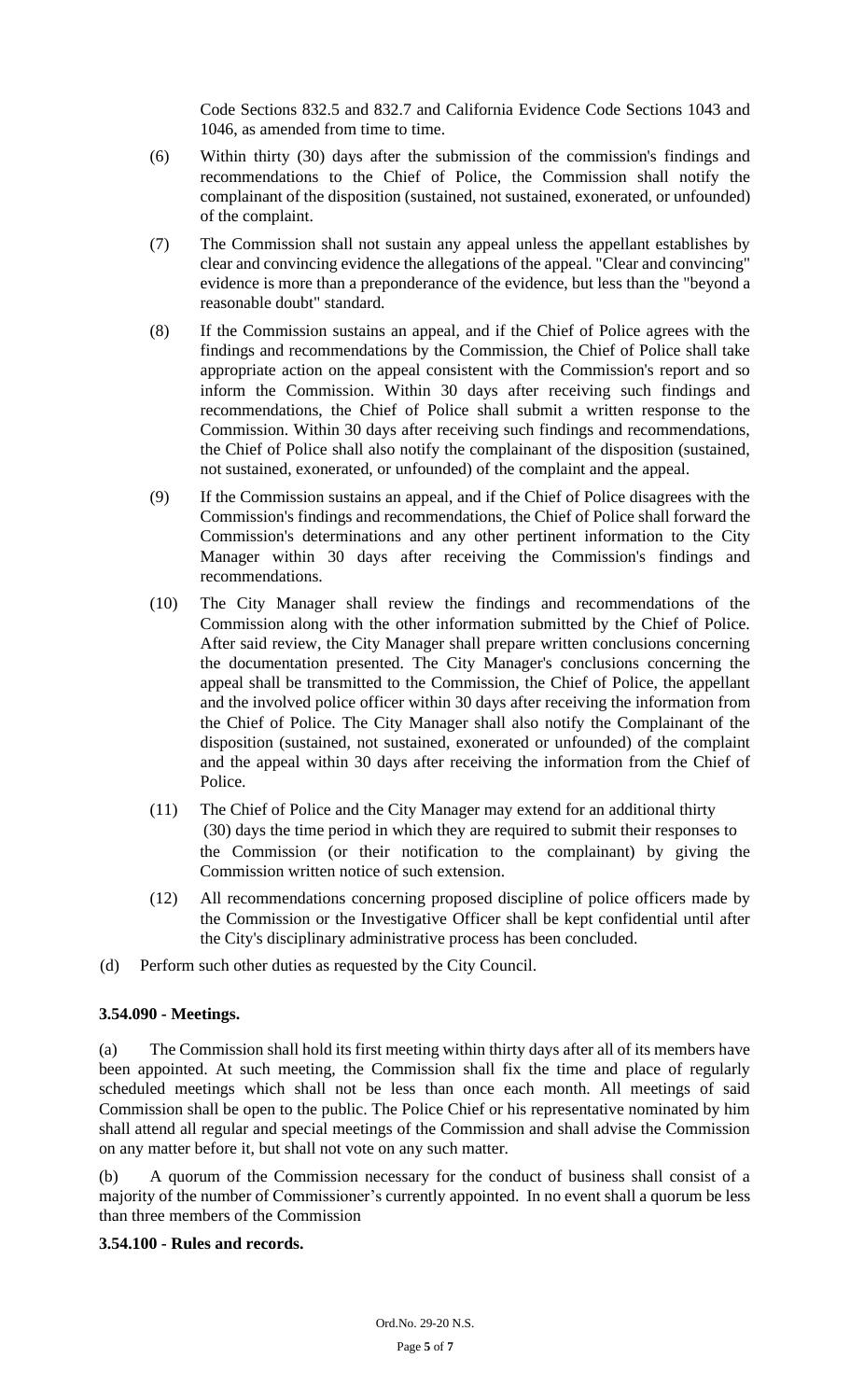#### **SECTION 2**

If any section, subsection, sentence, clause, or phrase of this Ordinance is for any reason held to be invalid or unconstitutional by the decision of any court of competent jurisdiction, such decision shall not affect the validity of the remaining portions of the ordinance. The City Council hereby declares that it would have passed this Ordinance and each section, subsection, sentence, clause, and phrase thereof, irrespective of the fact that any one or more sections, subsections, sentences, clauses, or phrases be declared invalid or unconstitutional.

#### **SECTION 3**

This Ordinance shall be effective 30 days after passage and adoption.

First introduced at a regular meeting of the City Council of the City of Richmond held on November 24, 2020, and finally passed and adopted at a regular meeting held on December 1, 2020, by the following vote:

| AYES:               | Councilmembers Choi, Johnson III, Martinez, Myrick, Willis, Vice<br>Mayor Bates and Mayor Butt. |
|---------------------|-------------------------------------------------------------------------------------------------|
| NOES:               | None.                                                                                           |
| <b>ABSTENTIONS:</b> | None.                                                                                           |
| ABSENT:             | None.                                                                                           |

# **PAMELA CHRISTIAN**

#### CLERK OF THE CITY OF RICHMOND (SEAL)

Approved:

## **TOM BUTT**

Mayor

Approved as to form:

# **TERESA STRICKER**

City Attorney

State of California  $\{$ County of Contra Costa : ss. City of Richmond  $\}$ 

I certify that the foregoing is a true copy of Ordinance No. 29-20 N.S., passed and adopted by the City Council of the City of Richmond at a regular meeting held on December 1, 2020.